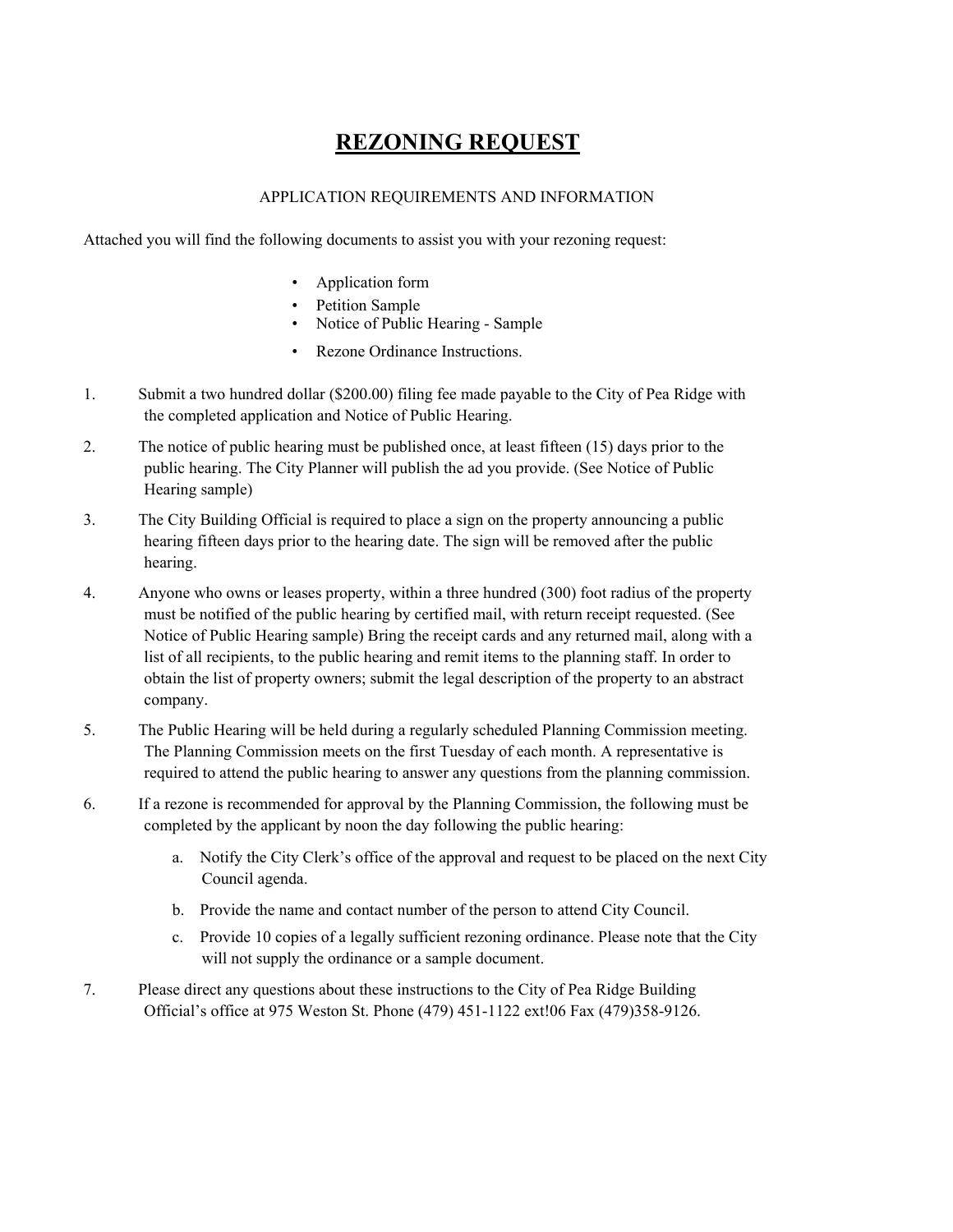#### **FINDINGS**

The Planning Commission may vote to recommend approval to the City Council, approval with revisions, or to deny the application. A denied application may be appealed to the City Council by filing a letter of appeal with the City Clerk within 15 days of denial: State the reason for deeming error on part of the Planning Commission. If the application is further denied by City Council, an appeal may be brought to a court of record having jurisdiction.

Any or all of the property involved in the application which was denied or withdrawn after public hearing shall not be re-submitted for a period of one year from the date of the last action taken for the same change in zoning, unless the Planning Commission finds a substantial change in conditions from the previous application.

#### **REZONE ORDINANCE INSTRUCTIONS**

If a rezone is recommended for approval by the Planning Commission, the following must be completed by the applicant by noon the day following the public hearing:

- Notify the City Clerk's office of the approval and request to be placed on the next City Council agenda.
- Provide 10 copies of a legally sufficient rezoning ordinance. Please note that the City will not supply the ordinance or a sample document. An attorney can produce a legally sufficient rezoning ordinance.
- Provide the name and contact number of the person to attend City Council.

Any questions regarding the rezoning ordinance instructions should be direct to the City Clerk's office, located at 975 Weston St. Phone (479) 451-1122 extl06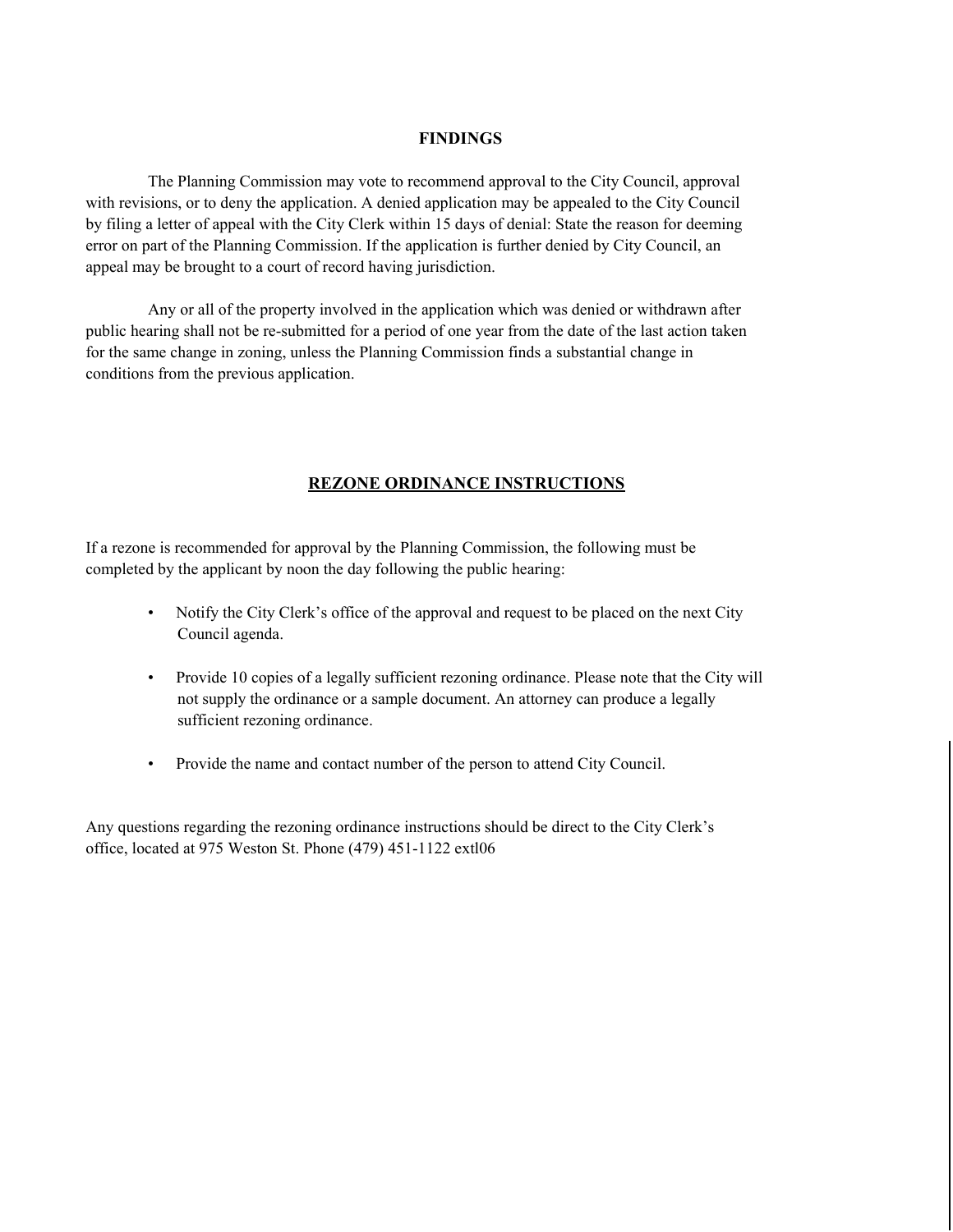#### **NOTICE OF PUBLIC HEARING**

Notice is hereby given that a public hearing will be had before the Pea Ridge Planning Commission on the \_ day of \_\_\_\_\_\_\_\_\_\_\_\_\_\_\_\_, 20\_, at 7:00 p.m, at the Pea Ridge City Hall, 975 Weston St on the application of (Applicant's Name) to rezone the following described property to (Proposed Zoning Designation) from (Existing Zoning Designation.)

LEGAL DESCRIPTION: (metes and bounds or lot and block)

{Attach legal description as exhibit "A" if necessary.)

LAYMAN'S DESCRIPTION: (address of the property to be rezoned)

Building Official,

City of Pea Ridge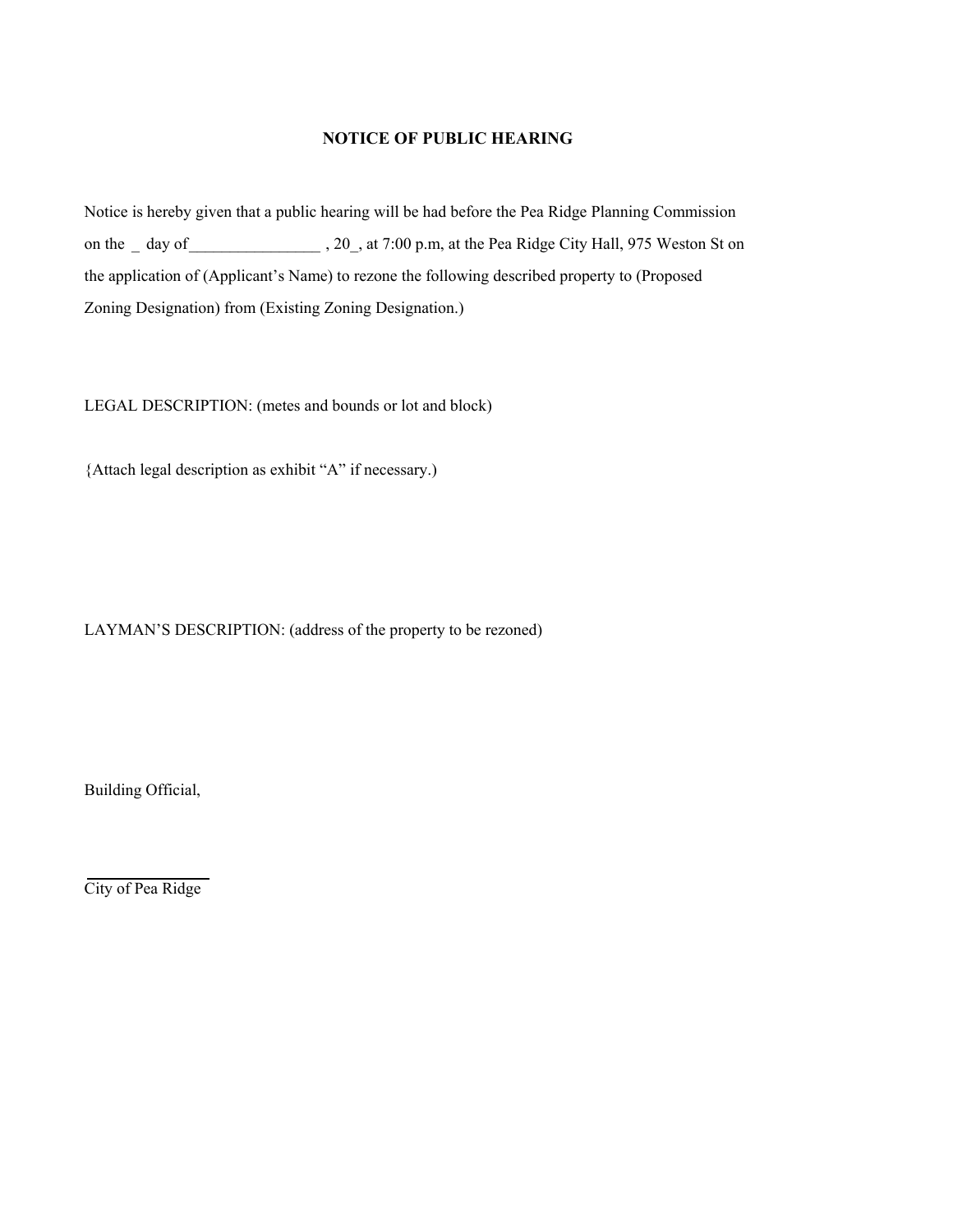## **BEFORE THE PLANNING COMMISSION OF THE CITY OF PEA RIDGE, ARKANSAS**

The petitioner, (Applicant's Name) petitions the Planning Commission of the City of Pea Ridge, Arkansas to rezone certain real property as set forth herein:

PETITIONER: (Applicant's Name)

LEGAL DESCRIPTION: (metes and bounds or lot and block) {Attach legal description as exhibit "A" if necessary.

ATTACH A GIS/PARCEL MAP SHOWING THE AREA TO BE REZONED

LAYMAN'S DESCRIPTION: (address of property to be rezoned)

PRESENT ZONING: (Existing Zoning Designation.)

ZONING REQUEST: (Proposed Zoning Designation)

Respectfully Submitted,

**By;**

(Applicant Signature)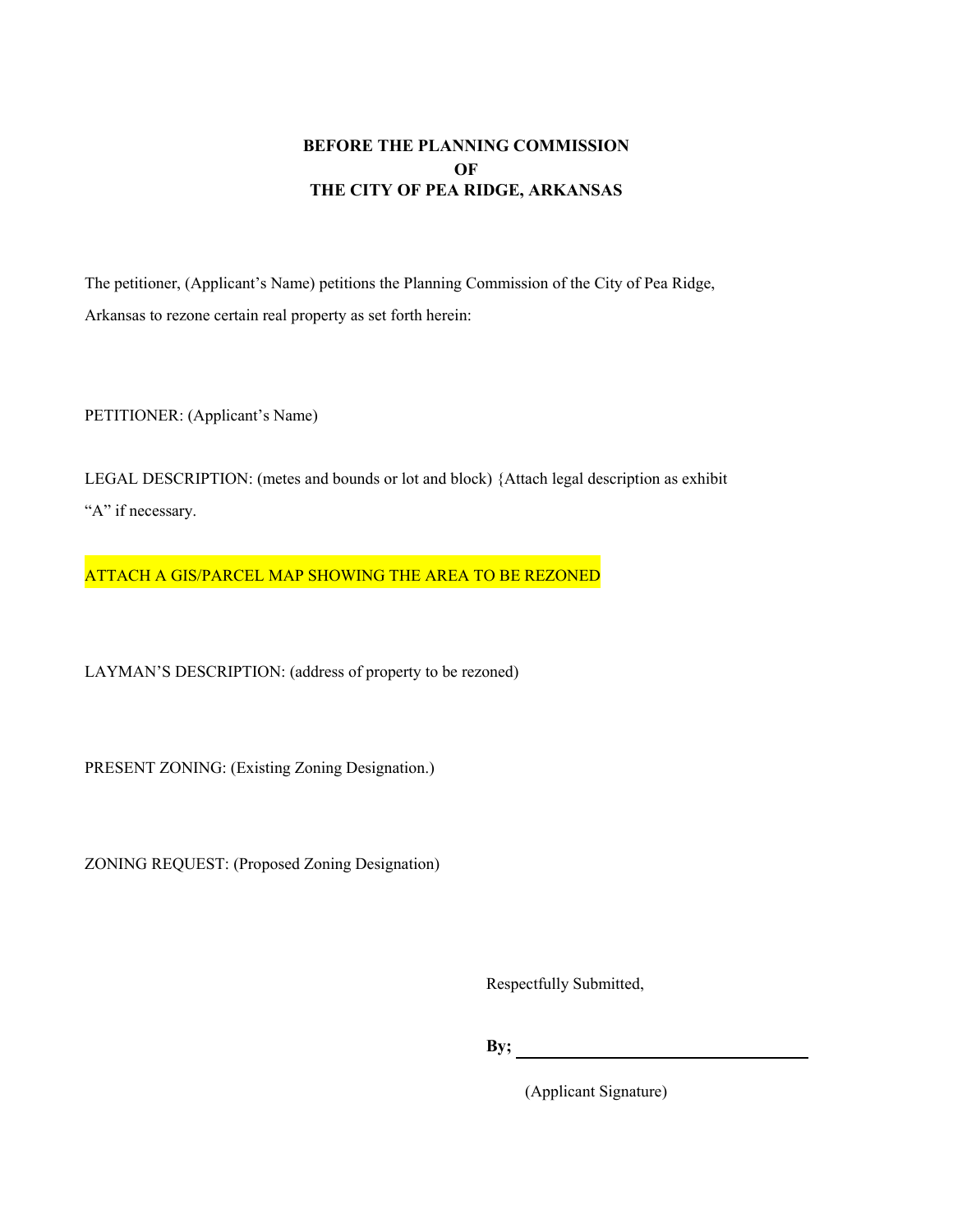#### **REZONING APPLICATION**

**NUMBER \_\_\_\_\_\_\_**

#### **APPLICANT PROVIDES:**

| <b>ADDRESS</b><br><u> 1989 - Johann Stoff, fransk politik (d. 1989)</u>         |                            |
|---------------------------------------------------------------------------------|----------------------------|
|                                                                                 |                            |
|                                                                                 |                            |
|                                                                                 |                            |
| <b>ADDRESS:</b><br><u> 1989 - Johann John Stein, markin fizik eta idazlea (</u> |                            |
| <b>GENERAL LOCATION OF PROPERTY:</b>                                            |                            |
|                                                                                 |                            |
|                                                                                 |                            |
|                                                                                 |                            |
|                                                                                 | <b>APPLICANT SIGNATURE</b> |

## ATTACH A GIS/PARCEL MAP SHOWING THE AREA TO BE REZONED

LEGAL DESCRIPTION OF PROPERTY: (metes and bounds or lot and block) {Attach legal description exhibit "A" if necessary.}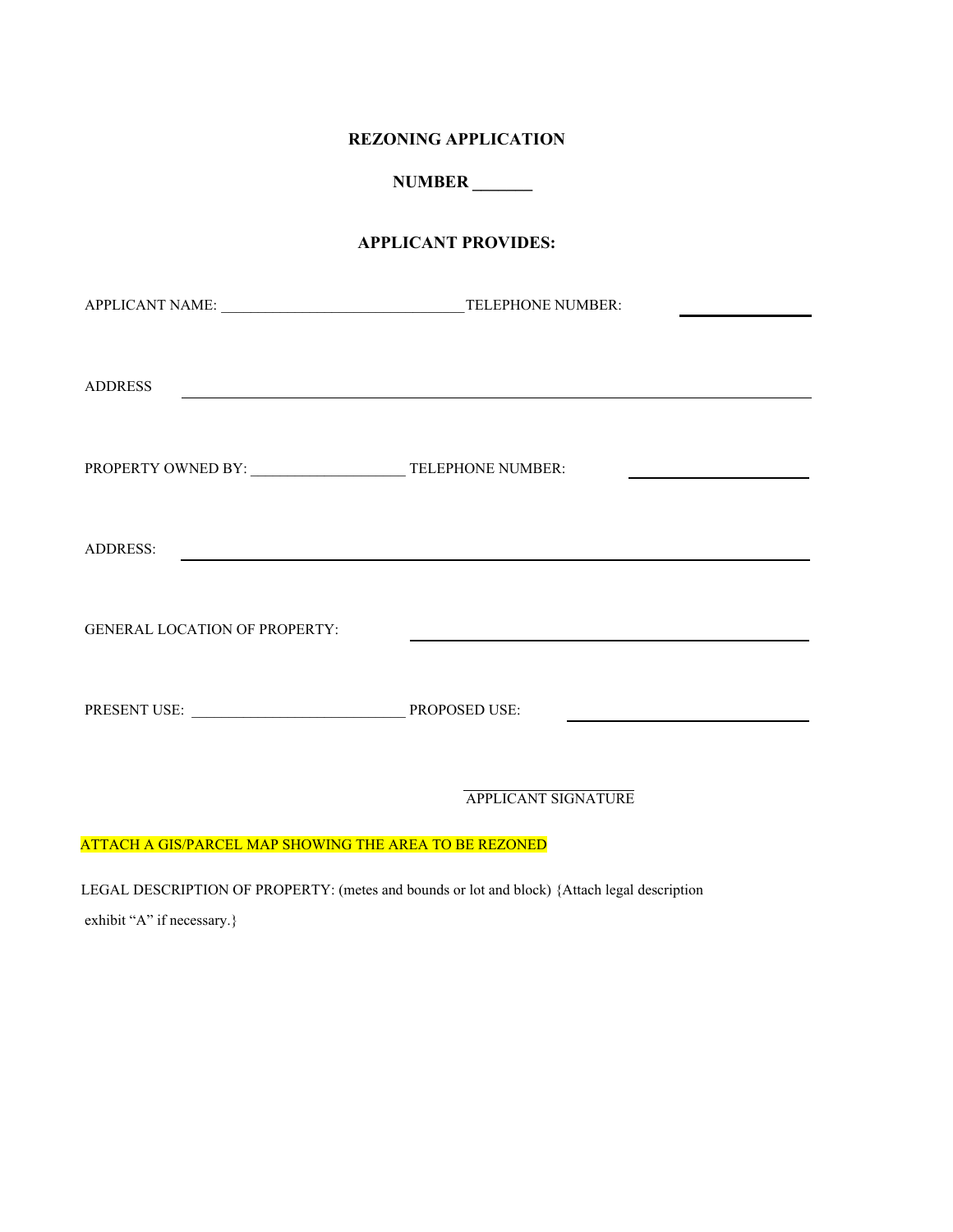## **PLANNING AUTHORITY PROVIDES:**

| PUBLIC HEARING DATE: __________________________CONTINUED TO DATE: |                                                                                                                               |
|-------------------------------------------------------------------|-------------------------------------------------------------------------------------------------------------------------------|
| APPLICATION FEE: ________________________________OTHER FEES       |                                                                                                                               |
|                                                                   | DATE:                                                                                                                         |
| CITY COUNCIL ACTION:                                              | <u> 1980 - Jan Samuel Barbara, politik eta politik eta politik eta politik eta politik eta politik eta politik e</u><br>DATE: |
|                                                                   |                                                                                                                               |
|                                                                   |                                                                                                                               |
| <b>ORDINANCE NUMBER</b>                                           |                                                                                                                               |
|                                                                   |                                                                                                                               |
| <b>OTHER INFORMATION:</b>                                         | <u> 1989 - Johann Stein, mars an deutscher Stein und der Stein und der Stein und der Stein und der Stein und der</u>          |
|                                                                   |                                                                                                                               |